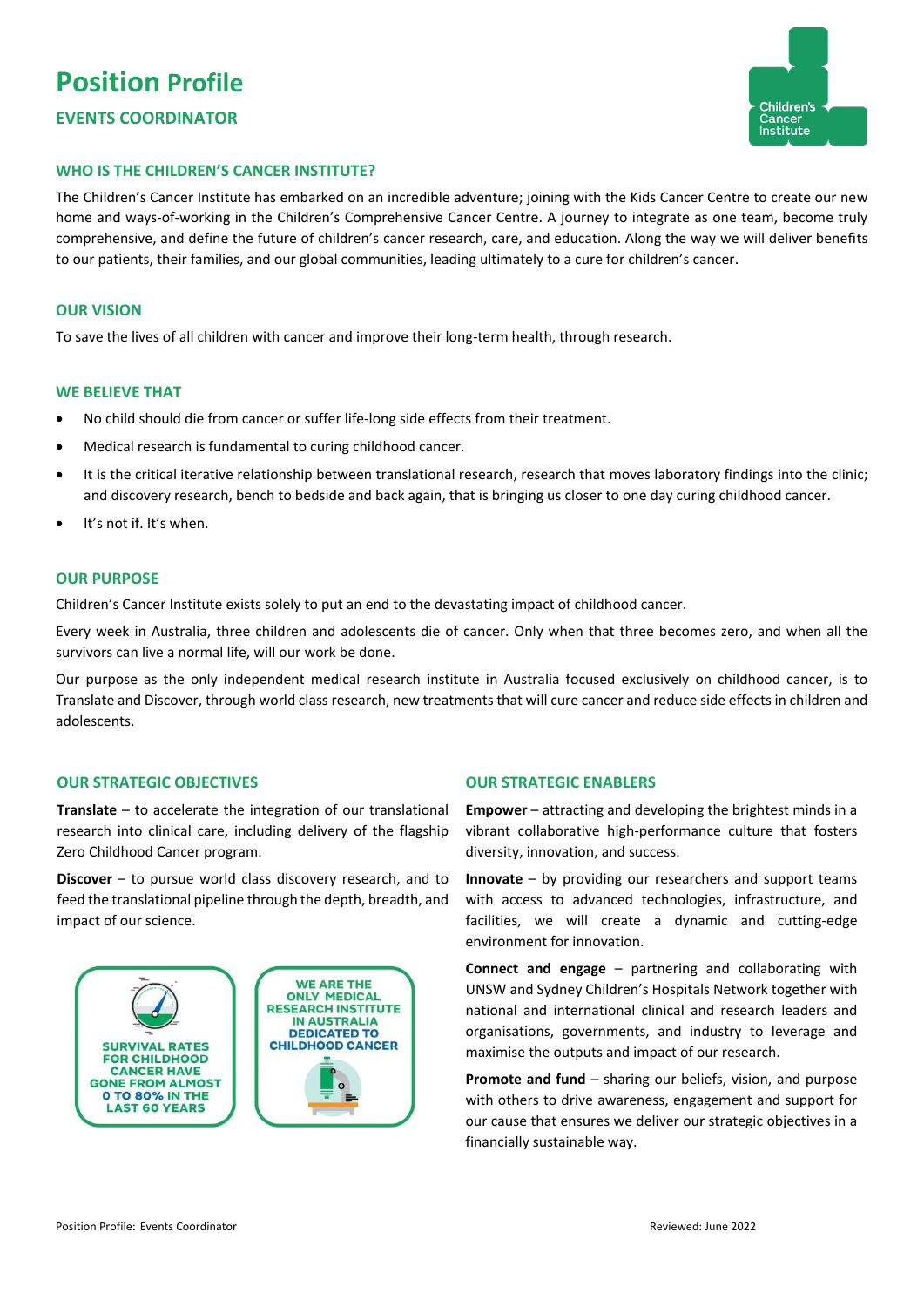### **YOUR ROLE**

| Role:                                        | <b>EVENTS COORDINATOR</b>           | Team:                                        | Event Logistics                                                  |
|----------------------------------------------|-------------------------------------|----------------------------------------------|------------------------------------------------------------------|
| <b>Job Family:</b>                           | <b>Fundraising Team</b>             | <b>Reports To:</b>                           | Kylie Prideaux, Events Executive                                 |
| <b>Salary Band:</b>                          | \$55,000 FTE (full time equivalent) | <b>Manages:</b>                              | <b>NA</b>                                                        |
| <b>Key Internal</b><br><b>Relationships:</b> | Marketing and Fundraising Team      | <b>Key External</b><br><b>Relationships:</b> | Flying Ruby Events (Event Management<br>Agency). Event suppliers |

# **YOUR PURPOSE**

This role is integral in delivering and supporting Diamond Ball Signature event, while also supporting other exciting events led by a passionate Marketing and Fundraising team. You will report to a dynamic leader focussed on growth and customer bestin-class experience. You will use your exceptional communication skills and attention to detail to provide stakeholders with ongoing updates and responses to queries on events and their logistics. You will also be comfortable arranging meetings and presentations with Internal and external key stakeholders (Event Committees, CEO's, EAs, partners and suppliers). While also ensuring you keep great records of interactions in our customer database, Salesforce. You will take direction and show initiative to make sure things get done.

The role reports to the Events Logistics Executive and will work collaboratively with the fundraising team members contributing to the overall event strategy as well as supporting the Events supporting the Institute's culture and upholding our values.

Activities include assisting with, expense budgeting, project planning and project management, supplier management including contracted event management companies and venues, coordinating the administration and reporting, supporting the relationships and coordinating the administration and operational aspects of all events.

Developing and nurturing strong relationships with our community fundraisers, supporters, volunteers and suppliers is a crucial aspect of the role as is working collaboratively with internal fundraising team.

The Events Coordinator will support the Logistics Team in the administration behind our Event Logistics plans, fundraising events and initiatives which ensures that the Institute can deliver critical medical research.

|    | <b>Connection to the Cause</b> | You will be part of the team that raises critical funds that fund our research into curing<br>childhood cancer.                                                                                                                                                                                                                                                                           |
|----|--------------------------------|-------------------------------------------------------------------------------------------------------------------------------------------------------------------------------------------------------------------------------------------------------------------------------------------------------------------------------------------------------------------------------------------|
|    |                                | You will provide administrative support for one of our signature events, Diamond Ball<br>CEO Dare to Cure, Internal Institute Events, Community Events, Symposiums, Gala<br>Dinners, Cocktail events.                                                                                                                                                                                     |
|    | <b>Systems &amp; Processes</b> | You will be an active Salesforce user and will use this daily to ensure the data is clean and<br>as a client relationship management tool to ensure our clients are well managed<br>You will follow existing Children's Cancer Institute events processes to ensure tasks are<br>delivered correctly and efficiently<br>You will be responsible for helping set up and support the events |
| 3. | People & Teams                 | You will support the Logistics team in delivering a successful events as well as providing<br>other administrative support                                                                                                                                                                                                                                                                |
|    |                                | You will be a people person who can communicate clearly by email and phone                                                                                                                                                                                                                                                                                                                |
|    |                                | You are able to work a 5 day week and can demonstrate the ability to collaborate in a<br>flexible work environment with up to 2 days working remotely (max).                                                                                                                                                                                                                              |

# **YOUR KEY OUTCOMES**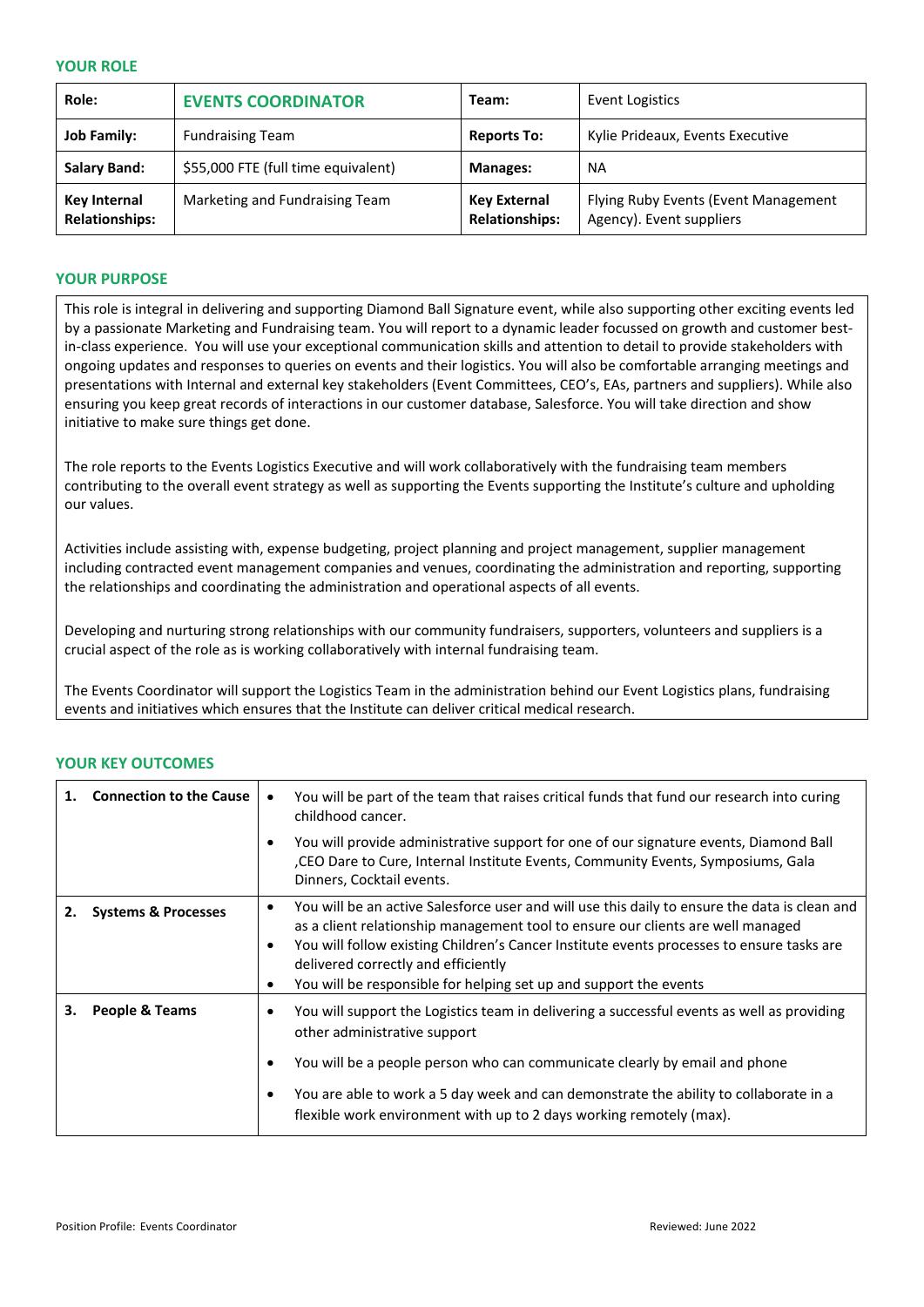| 4. Conduct & Safety | Staff members are responsible for ensuring that they are familiar with and comply with<br>$\bullet$<br>their conditions of employment as stated in their individual contract, all Children's<br>Cancer Institute Policies and Procedures and relevant ethical and regulatory guidelines.<br>Staff must be aware that breaches by individuals will not be tolerated or condoned and<br>may be subject to the Disciplinary Action Policy. |
|---------------------|-----------------------------------------------------------------------------------------------------------------------------------------------------------------------------------------------------------------------------------------------------------------------------------------------------------------------------------------------------------------------------------------------------------------------------------------|
|                     | Your knowledge and awareness of Children's Cancer Institute Policies and Procedures<br>٠<br>(including the Code of Ethics and Conduct) will be monitored from time to time to<br>ensure that our compliance program is effective.                                                                                                                                                                                                       |
|                     | Part of compliance adherence involves the use of standardised forms, checklists, and<br>$\bullet$<br>other aids (as appropriate) to ensure that important compliance issues are not<br>overlooked. All forms must be used in accordance with instructions and the procedures<br>as outlined in the relevant policies and procedures to ensure that compliance to the<br>laws and regulations occurs.                                    |
|                     | Must adhere to all WHS policies and procedures<br>$\bullet$                                                                                                                                                                                                                                                                                                                                                                             |
|                     | Take reasonable care for their own health and safety and the health and safety of other<br>$\bullet$<br>people who may be affected by their conduct in the workplace                                                                                                                                                                                                                                                                    |
|                     | Actively participating in health and safety meeting, training and induction programs<br>$\bullet$                                                                                                                                                                                                                                                                                                                                       |
|                     | Complying with all safe work procedures and instructions<br>$\bullet$                                                                                                                                                                                                                                                                                                                                                                   |
|                     | Use equipment in compliance with relevant procedures, without wilful interference or<br>$\bullet$<br>misuse                                                                                                                                                                                                                                                                                                                             |
|                     | Ensure that any hazardous conditions, near misses and injuries are reported<br>immediately to the supervisor                                                                                                                                                                                                                                                                                                                            |
|                     | Must not wilfully or recklessly interfere with or misuse anything provided in the interest<br>$\bullet$<br>of environment health and safety or welfare                                                                                                                                                                                                                                                                                  |

# **YOUR PROFILE**

| <b>Skills/Qualifications/Experience</b>                                                                                                                                                                                                                          | <b>Capabilities</b>                                                                                                                                                                                                                                                                                                                                   |  |
|------------------------------------------------------------------------------------------------------------------------------------------------------------------------------------------------------------------------------------------------------------------|-------------------------------------------------------------------------------------------------------------------------------------------------------------------------------------------------------------------------------------------------------------------------------------------------------------------------------------------------------|--|
| Essential:<br>2+ years' experience in an office environment<br>Highly organised and efficient<br>$\bullet$<br>Strong communication skills<br>Strong attention to detail<br>٠<br>Computer literate<br>Reporting skills<br>Business administration experience<br>٠ | Resilience – persist despite challenges, obstacles, and<br>interruptions<br>Teaming – collaborate effectively across organisational<br>$\bullet$<br>boundaries<br>Critical thinking – analyse, evaluate, and reconstruct<br>$\bullet$<br>information<br>Adaptive thinking – recognise new patterns and apply<br>$\bullet$<br>patterns in new contexts |  |
| Desirable:<br>Education to Degree level or min of three years event<br>experience<br>Experience using Salesforce for a minimum of 12 months                                                                                                                      |                                                                                                                                                                                                                                                                                                                                                       |  |

# **YOUR ACTIVITIES / KEY RESULT AREAS**

|                                | <b>Connection to the Cause</b> | You will provide administrative and event support for all of the our signature events.<br>You undertake other activities as directed to support the Institute's vision and purpose.                                                                                                                                                                                                                                         |
|--------------------------------|--------------------------------|-----------------------------------------------------------------------------------------------------------------------------------------------------------------------------------------------------------------------------------------------------------------------------------------------------------------------------------------------------------------------------------------------------------------------------|
| <b>Systems &amp; Processes</b> |                                | Activities include assisting with, expense budgeting, project planning and project<br>management, supplier management including contracted event management companies<br>and venues, coordinating the administration and reporting, supporting the relationships<br>and coordinating the administration and operational aspects of events.<br>Developing and nurturing strong relationships with our community fundraisers, |
|                                |                                | supporters, volunteers and suppliers is a crucial aspect of the role as is working<br>collaboratively with internal fundraising team.                                                                                                                                                                                                                                                                                       |